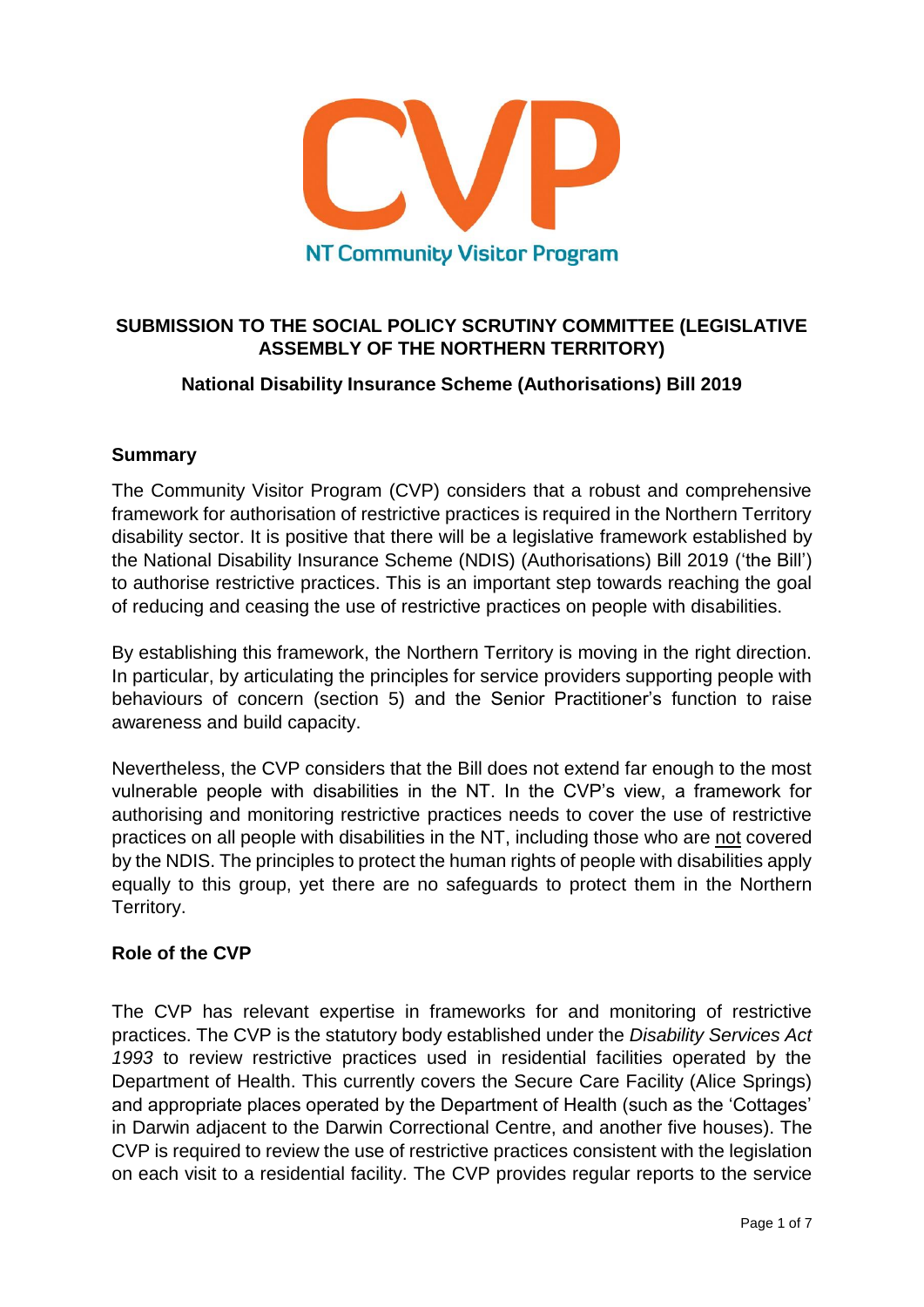on quality and safety matters, including behaviour support plans and the use of restrictive practices.

The CVP is also the legislated body to review restrictive practices (seclusion and mechanical restraint) in approved mental health treatment facilities under the *Mental Health and Related Services Act 1998*.

The CVP regularly provides reports to the services using restrictive practices under these pieces of legislation and, each year, an annual report is tabled in the NT Legislative Assembly.

# **Principles**

The CVP strongly supports the principles in the Bill. This is a positive articulation of the fundamental protections for people covered by the legislation.

In the CVP's view, the principles would be enhanced by including the right to regular review. Although this is inherent in how the framework is structured, it is a guiding principle for treatment and care in the *Disability Services Act 1993* and the National Disability Standards. As such, it is appropriate to explicitly state it in the principles of the legislation.

# **Statutory Framework for Restrictive Practice**

The CVP is pleased that a statutory framework for more widespread authorisation of restrictive practice in the Northern Territory disability sector is being implemented. The CVP considers there is an urgent need for regulation of such practices. As it is consistent with NDIS definitions of restrictive practice, it also expands the scope of restrictive practices currently in place under the *Disability Services Act 1993*.

#### *Expansion of Scope*

Unfortunately, the Bill does not address the range of contexts within which restrictive practice is used on people with disabilities in the NT. In fact, the Bill has taken the narrowest approach of only being applicable to NDIS participants who have provider supports in place.

The CVP strongly considers that the Bill needs to be broader in scope, and extend to people with disabilities (adults and children) who are subject to restrictive practices at school, in detention facilities, in care facilities, out of home care, and in supported accommodation. This approach has been adopted in other Australian jurisdictions, either through legislation or policy. For example:

 The ACT legislation ensures that restrictive practices authorisation and monitoring is now in place in education, disability, child protection and other regulated settings.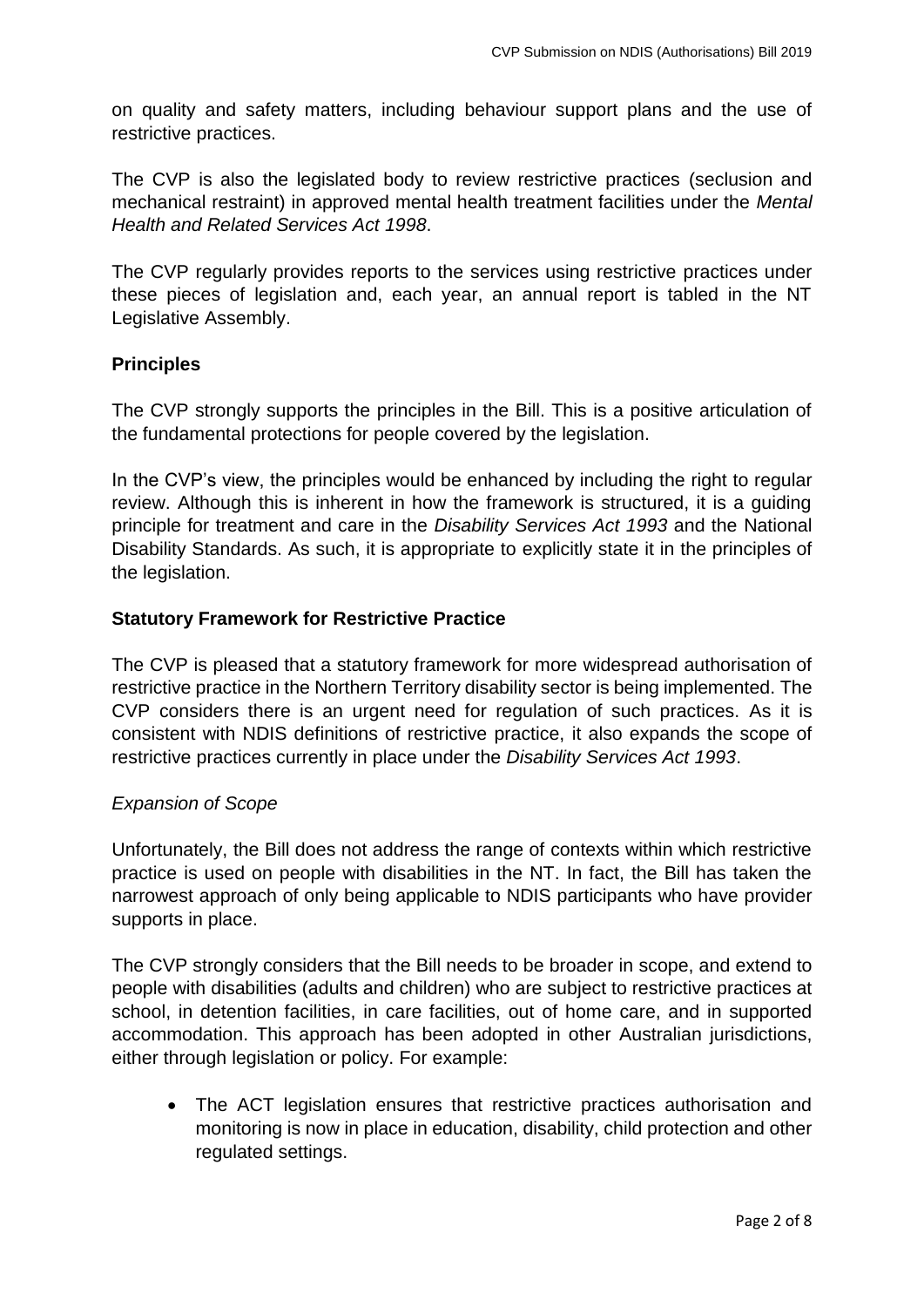- In NSW, some specialist accommodation disability providers are not regulated by NDIS Commission however are covered by the NSW restrictive practices authorisation framework.
- In SA, disability service providers must have safeguarding policies in place for services provided wholly or partly to any person with a disability.

To illustrate this concern, an adult with a disability living in a remote Aboriginal community who has not been able to secure a provider to deliver any service on their NDIS plan but is subject to restraints would not be covered by the provisions of the Bill. Similarly, a child with a disability who is not eligible for the NDIS but whose behaviour is being managed at school by restricting their free exit from the classroom would not be covered by the provisions of the Bill. A young person with FASD in an out of home care residence who does not have a NDIS plan but is being restrained to manage behaviours of concern would not be covered by the provisions of the Bill.

While such interventions would require considerable oversight and authorisation if the person is covered by the Bill, for those who are not, the use of even prohibited practices would continue unregulated and not subject to review.

The CVP considers this to be an urgent issue to be addressed, preferably through legislative means (either in the Bill or an amendment to the *Disability Services Act 1993*). The legislation could include provision for the Senior Practitioner to take referrals from interested parties, to review and investigate whether restrictive practice is occurring, to provide education, and to refer matters to another relevant independent authority.

# *Clarity Regarding Prohibited Practices*

**.** 

It is a positive step that the Bill makes clear that aversion, overcorrection, misuse of medication, denial of key needs (clearly defined in section 6) and harassment or vilification are prohibited in the framework. The CVP also considers the prohibition of 'practices or actions which limit or deny access or participation to community, culture and language, including the denial of access to interpreters' (s17(f)) and prohibition of the use of seclusion for children (s17(g)) are very important protections for people with disabilities.

With respect to the use of seclusion for children, the CVP has been advocating for many years for this outcome in relation to mental health services. It is pleasing to see this now being recognised clearly as a prohibited practice in disability services. The CVP further notes, however, that if a child with a disability does not have a NDIS plan with provider supports in place, the seclusion of such a child would not be prohibited under NT legislation.<sup>1</sup>

<sup>1</sup> The CVP also notes, however, that if the child were detained in an approved mental health treatment facility, the practice of seclusion would remain lawful. It is inherently contradictory to prohibit the use of seclusion in one setting, but not others that may impact on the child. More comments on the application of the Bill as it relates to people in mental health settings is noted in the 'Other' section below.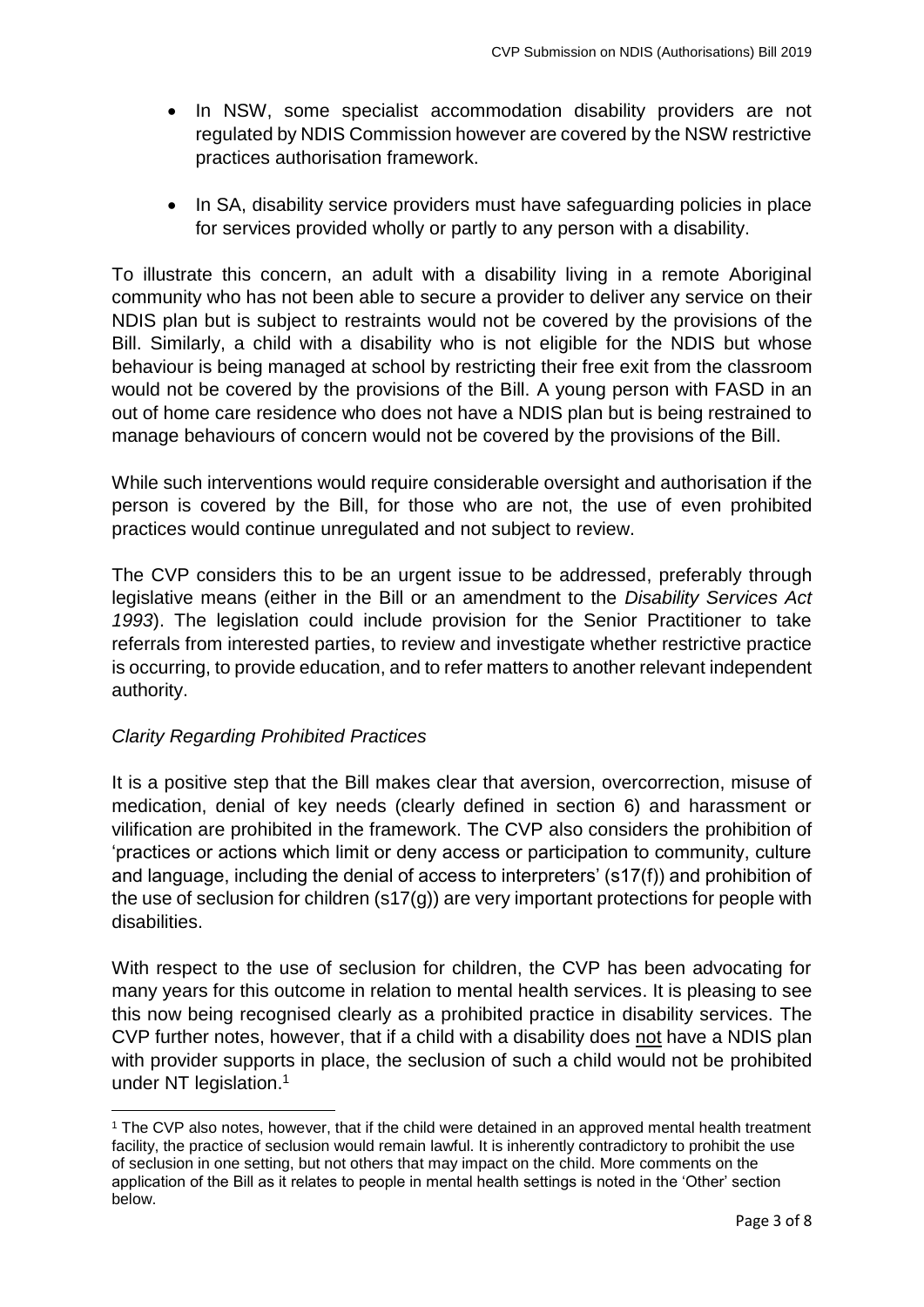Protection of people's right to freely access their family, including extended family, kin and people in their community is particularly important in the NT, especially as it relates to Aboriginal and Torres Strait Islander persons with disabilities. This is another significant protection in the Bill that the CVP is keen to see maintained in the legislative framework.

#### *'Social control' and 'punitive' practices*

The CVP notes that the list of prohibited restrictive practices includes provision for 'any other restrictive practice prescribed by regulation' (s17(h)). It is positive that this subsection has been included to enable further additions to the list as the disability sector in the NT builds capacity.

In the consultation process, the CVP advocated for the inclusion of 'social control' (that is, implying a person cannot engage in activities, access or contact by the use of verbal threats) and any practices that are 'punitive' as separate categories of prohibited practice. 'Punitive' could be defined as practices that would be considered punishment for any behaviours of concern, such as denying the person the opportunity to engage in their daily routine or access to the community in response to behaviour that has occurred. The CVP regards these two categories as worthy of being added explicitly to the prohibited practices listed in s17.

#### **Role of the Senior Practitioner**

The CVP notes the establishment a Senior Practitioner function within the NT public service. This is a very positive step in oversighting the use of restrictive practice and building awareness and capacity within the disability sector in the NT.

#### *Independence of the Role*

Unfortunately, the NDIS (Authorisations) Bill 2019 and explanatory statement is silent on the independence of the Senior Practitioner (either in the legislation, or how this may be achieved structurally within the NT public service). It states only that the Senior Practitioner will be a 'public sector employee', however there are no provisions to ensure that this employee will not be an employee of the Department of Health. Without explicit clarification within the Bill or the Explanatory Statement, this suggests that the role may be based with the Department of Health.

From experience, the CVP considers that the independence of such a position from the Department of Health is a critical component of an effective quality and safeguards framework. The use of restrictive practices is a matter of human rights (rather than 'healthcare'). The need for separate operational and oversight functions is evident in NDIS implementation nationally; the NDIS Quality and Safeguards Commission is the independent agency tasked with oversight of behaviour support and restrictive practice.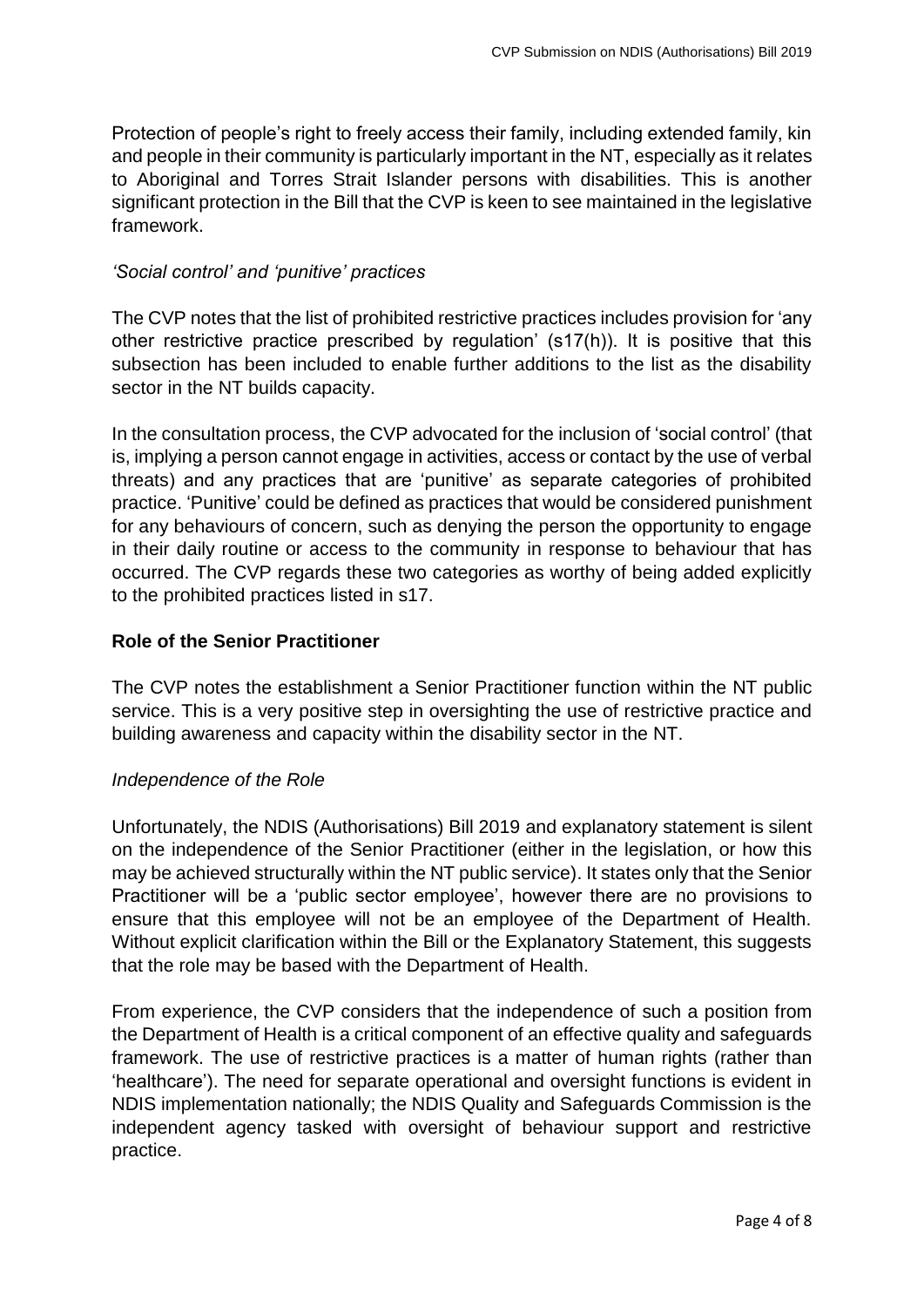The CVP would like to draw attention to frameworks in place in the ACT, in which the Office of the Senior Practitioner has been established within the Community Services portfolio and has formal links with the ACT Human Rights Commission. This jurisdiction has also promoted the need for independent 'Disability Community Visitors' as a quality and safeguards measure, to visit places and raise concerns that may require investigation.

With respect to independence, the Office of Disability is located within the Department of Health. If the Senior Practitioner were to be operationally aligned with the Office of Disability, it would compromise the independence of the role. If the Senior Practitioner were to be located within the Department of Health, it would exercise functions relating to authorisation of restrictive practices within facilities operated by the Department of Health. This occurs by virtue of section 4(2) of the current Bill, in which the authorisation and review process applies to the Secure Care Facility (Alice Springs) and appropriate places operated by the Department of Health (such as the 'Cottages' in Darwin, adjacent to the Darwin Correctional Centre).

It is important that the Bill identifies further protections for the independence of the functions of the Senior Practitioner. With respect to how this independence may be secured within the Bill, the CVP notes that both the *Disability Services Act 1993* and the *Mental Health and Related Services Act 1998* provide that the Minister cannot appoint a person who has a contract from the agency delivering services. This currently means that the role is located within a statutory independent office in the Attorney-General's Department.

#### *Capacity Building and Awareness Raising Functions*

The CVP notes significant resourcing will be required to support implementation of the framework and capacity building requirements amongst NDIS providers. There will need to be considerable work undertaken with the sector to raise awareness about restrictive practices in general, the NT authorisation framework, the role of the NDIS Quality and Safeguards Commission, and the interaction between NT and NDIS quality systems.

Capacity building and awareness raising will be a major challenge in the NT. A range of resources and training materials in English, easy English, pictorially and in language will be required. As there is limited to no support for staff to be paid to attend training in a behaviour support plan under the NDIS price guide, there will also need to be consideration of training support direct to service providers across the NT.

The CVP considers that the Senior Practitioner will also need to assist people who may not be covered by the scope of the legislation (such as those not eligible for NDIS or do not have a plan approved with supports in place). These people will need to have their concerns raised with another relevant statutory authority, such as the Health and Community Services Complaints Commission.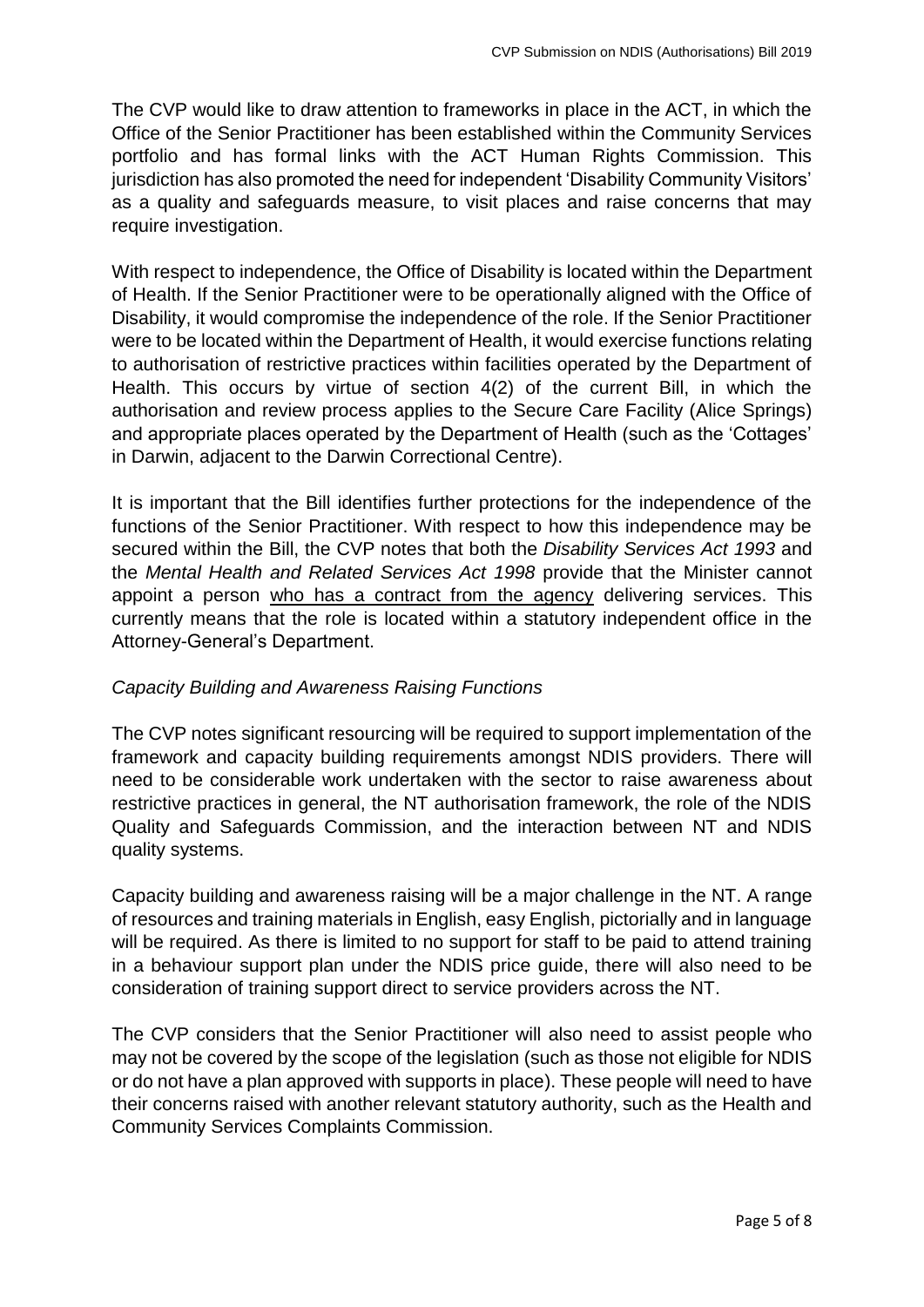The CVP notes the above in relation to how the functions under the Bill will be operationalised and enabled in practice, in particular the need for funding to support the Senior Practitioner's capacity to delivery on their legislated mandate.

#### *Qualifications*

The CVP notes the provisions in section 9 relating to the appointment of the Senior Practitioner. The CVP considers that there needs to be greater articulation in the Bill that the Senior Practitioner requires qualifications and experience *in behaviour support*.

The rationale for this is that the NT is recognised as a State/Territory that requires considerable capacity building in the area of behaviour support and restrictive practice. The unique challenges of the NT, including providing behaviour support in a culturally safe manner in remote communities, means that the Senior Practitioner must be very experienced behaviour support practitioner. As such it is imperative that the legislation establishes very clearly the specific qualifications and experience required of the Senior Practitioner to lead the NT in this area.

# **Application for People on a Supervision Order (Criminal Code)**

Section 4(2) of the NDIS (Authorisations) Bill 2019 notes that the new legislation will 'prevail' in relation to a NDIS participant who is also a person to whom Part 4 of the *Disability Services Act 1993* applies.

The CVP has a visiting, inspection and complaints resolution function for residents under the *Disability Services Act 1993*. At present, the behaviour support function is provided by the Specialist Support and Forensic Disability Unit (SSFDU) in the Office of Disability. Some (but not all residents) have a NDIS plan approved.

The CVP considers that there needs to be more clarity in how Part 4 will continue to operate if the Bill comes into effect. It may be useful to state that it prevails 'to the extent of any inconsistency'.

Part 4 of the *Disability Services Act 1993* establishes the framework for the use of restrictive practices and the development and review of behaviour support plans. It includes definitions of restrictive practices. In the main, the CVP considers that the definitions in the Bill (as articulated in the NDIS Rules) are more comprehensive. Nevertheless, Part 4 also establishes other protections for residents of facilities operated by the Department of Health, such as specific requirements in developing a plan (s36), review processes (ss39-40), penalties and obligations of staff relating to the use of restrictive practices in facilities (s41), emergency use of restrictive practices including notification (s42) and recording of its use (ss43-44).

For any resident (or planned resident) of facilities run by the Department of Health with a NDIS plan, there needs to be greater clarity that these provisions of Part 4 of the *Disability Services Act 1993* will not be superseded by the NT restrictive practices authorisation framework proposed in the Bill.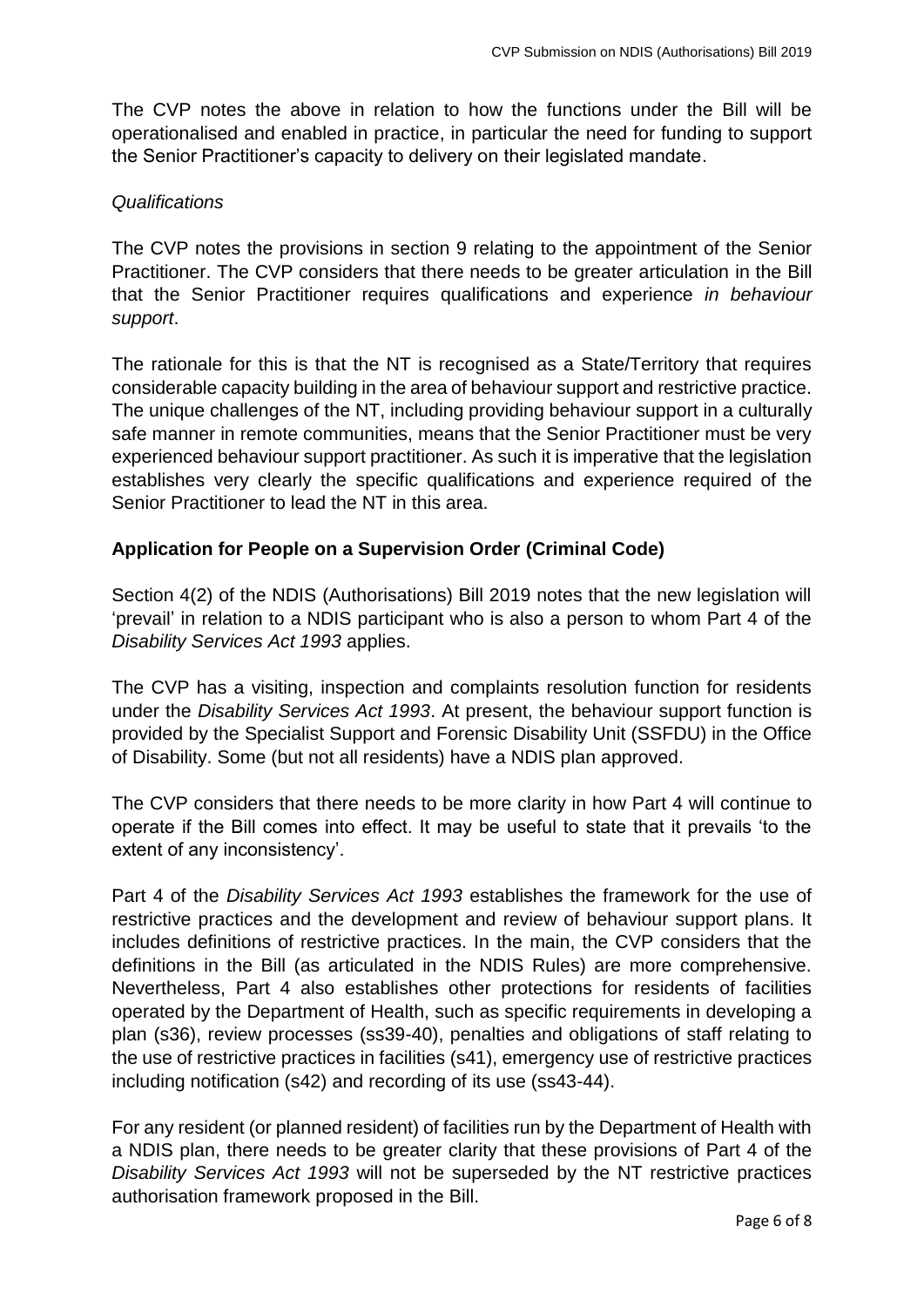### **Avenues for Review**

The CVP supports the current arrangements for internal and independent review of decisions made by the Senior Practitioner. In particular, any form of independent review is very important and it is pleasing to see provision for this in the Bill.

The CVP draws attention, however, to the proposal that independent review of decisions in such a specialised area is by the NTCAT. By contrast, in the *Disability Services Act 1993*, section 40 provides for the establishment of a Review Panel. The Review Panel's membership (s70) requires that the Panel is comprised of a lawyer, a person with a special interest or expertise in people with a disability (including a provider of services to persons having a complex cognitive impairment), and a person representing the interests of the community. Provision for statutory independence of members of the Panel is also included.

The CVP has advocated for many years for the establishment of the Review Panel as an essential component of a robust quality and safeguards framework. As noted in CVP annual reports for the past few years, unfortunately the Review Panel has not been constituted. Nevertheless, the legislative framework is already established to cover a specialised independent review process.

As section 4(2) indicates that the Bill 'prevails' over Part 4 of the *Disability Services Act 1993*, it appears that the Review Panel is no longer the relevant panel for any person with a NDIS plan who may reside in a residential facility operated by the Department of Health.

The CVP considers that a specialist Review Panel model (and the additional safeguards in its membership along the lines of section 70 of the *Disability Services Act 1993*) is a preferable model for independent review of decisions made under the proposed NT restrictive practices authorisation framework.

#### **Other Matters**

The CVP provides the following additional information to improve the NDIS (Authorisations) Bill 2019.

#### *Appointments*

- That the legislation provide for appointment of an interim Senior Practitioner by the CEO, in case of unexpected resignation or illness. Refer to s51 of the *Disability Services Act 1993* for a comparable 'interim appointment' section.
- That the legislation provide for resignation and termination of appointment of the Senior Practitioner by the Minister.